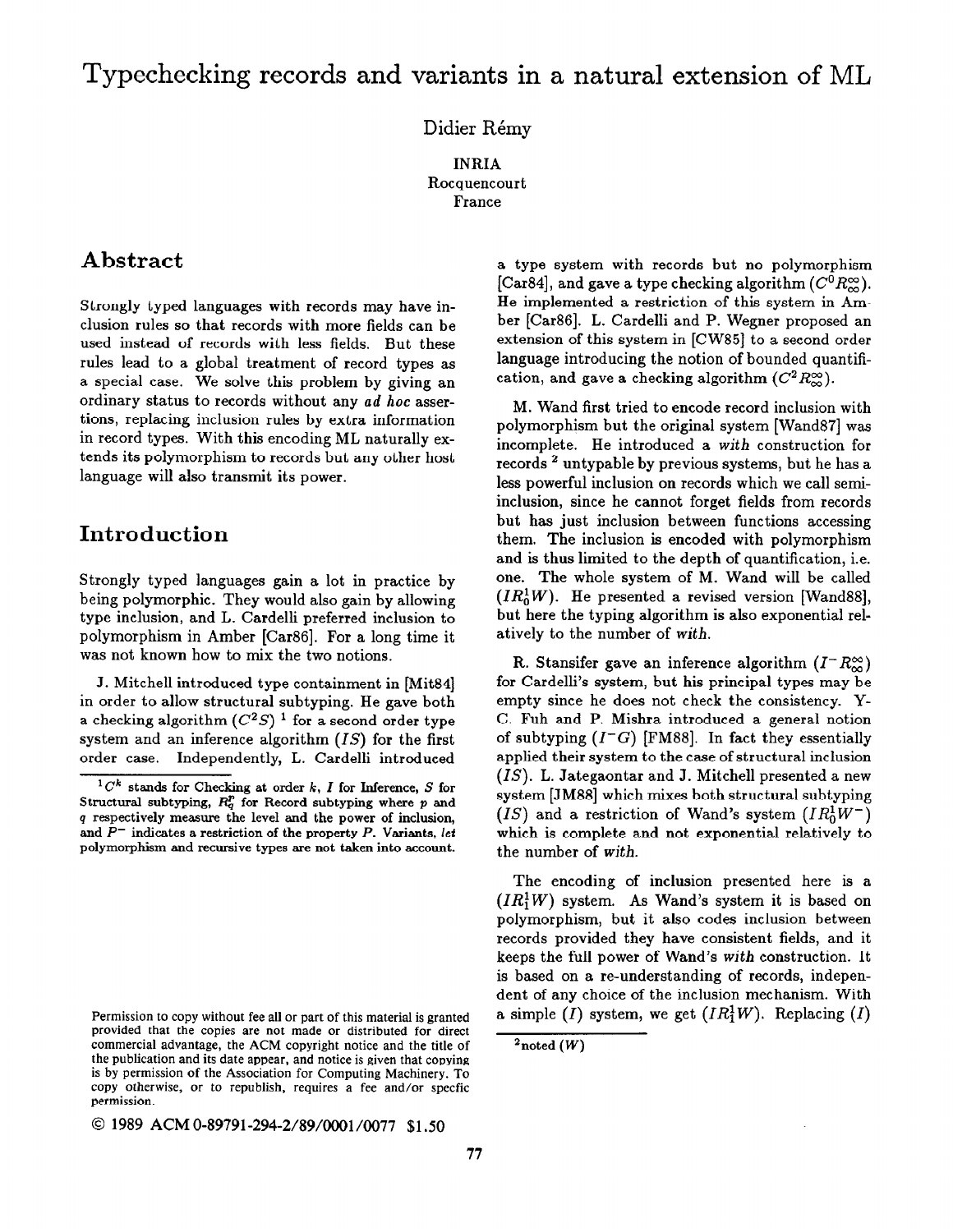| Year | Author                       | Subtyping            | Records                   | With construction                                                                                         |
|------|------------------------------|----------------------|---------------------------|-----------------------------------------------------------------------------------------------------------|
| 1984 | L. Cardelli                  |                      | $C^0 R_{\infty}^{\infty}$ |                                                                                                           |
| 1984 | J. Mitchell                  | IS, C <sup>2</sup> S |                           |                                                                                                           |
| 1985 | L. Cardelli & P. Wegner      |                      | $C^2 R_{\infty}^{\infty}$ |                                                                                                           |
| 1987 | M. Wand                      |                      |                           | $IR_0^1W$                                                                                                 |
| 1988 | R. Stansifer                 |                      | $I^-R_{\infty}^{\infty}$  |                                                                                                           |
| 1988 | Y-C. Fuh & P. Mishra         | $I^-G, IS$           |                           |                                                                                                           |
| 1988 | L. Jategaontar & J. Mitchell | <b>IS</b>            |                           | $IR_0^1W^-$                                                                                               |
|      | In this paper                |                      |                           | $IR_1^1W$<br>coded in $I$<br>$IR_1^{\infty}W$<br>coded in IS<br>$IR_{\infty}^{\infty}W$ coded in $IS^{+}$ |

Figure 1: Classification of systems with inclusion

by (IS) we get a system (IR<sup> $\infty$ </sup>W) where inclusion is coded at any level, but we still need an extension  $(IS^+)$  of  $(IS)$  to non atomic inclusion relations to get the final system  $(IR_{\infty}^{\infty}W)$  in order to be able to forget arbitrary fields. It generalizes Stansifer's system including the with construction and checking the consistency.

Most of the paper presents the encoding of inclusion with polymorphism, which is a solution to Wand's attempt but also a true extension since it includes polymorphic and recursive types and is more flexible. The main idea is to understand Wand's row variables as abbreviation schemes for field projections. Indeed, inferring types of variants has much more interest if we no longer need concrete type declarations.This justifies the introduction of recursion using unification on regular trees to infer more accurate types.

First we study the inclusion mechanism in a very simple language. Then we formally present our system and show how the usual inference algorithm is still applicable. Together with examples run on a  $\text{C}\text{ }_{\text{L}}$  implementation [CAMLp][CAMLr], we compare our system with previous ones, discover its flexibility but also its limits in the encoding of inclusion. Finally we apply the method to systems with subtypes and recover the full power of inclusion.

### 1 An intuitive approach

Given a denumerable set of labels, records are partial finite functions from labels to values. We study the inclusion mechanism in a simple case:

- The set of labels is finite. Moreover we suppose there are only two labels, To help the intuition, we can represent partial functions by their graphs in two-field-boxes.

- We suppose there is a unique value  $\bullet$  of type  $\Delta$ . (read black of type up).

Without inclusion, we can write for instance:

 $Y = \begin{array}{|c|c|} \hline \bullet & \bullet \end{array}$  $X = | \bullet |$ 

but  $X$  and  $Y$  can neither be mixed, for example in the two branches of an if. . . then. . . else . . . construct, nor can they be passed as arguments to the same function. With inclusion we would say that  $X$  and  $Y$ should represent the set of values:



This agrees with the intuition that a record with more fields can be used instead of a record with less fields hiding some of them. But we do not want multiple values. So we give an ordinary status to empty fields, filling them with a new basic constant o of type  $\nabla$  (read white of type down), which tells explicitly that the second projection does not make sense on the record X. So:

$$
X = \boxed{\bullet \circ} \qquad \qquad Y = \boxed{\bullet \bullet}
$$

We could type  $X$  and  $Y$  with

$$
X: \Pi(\Delta, \nabla) \qquad Y: \Pi(\Delta, \Delta)
$$

but  $Y$  could not be used instead of  $X$ . Thus we need that  $\bullet$  has also type  $\nabla$ . This is not a real trouble, we just assert that the basic constant  $\bullet$  has both types  $\Delta$  and  $\nabla$ , i.e. it has principal type  $\varepsilon$ , where  $\varepsilon$  ranges only over the two types  $\Delta$  and  $\nabla$ . We have:

$$
X: \Pi(\varepsilon,\nabla) \qquad \qquad Y: \Pi(\varepsilon,\varepsilon')
$$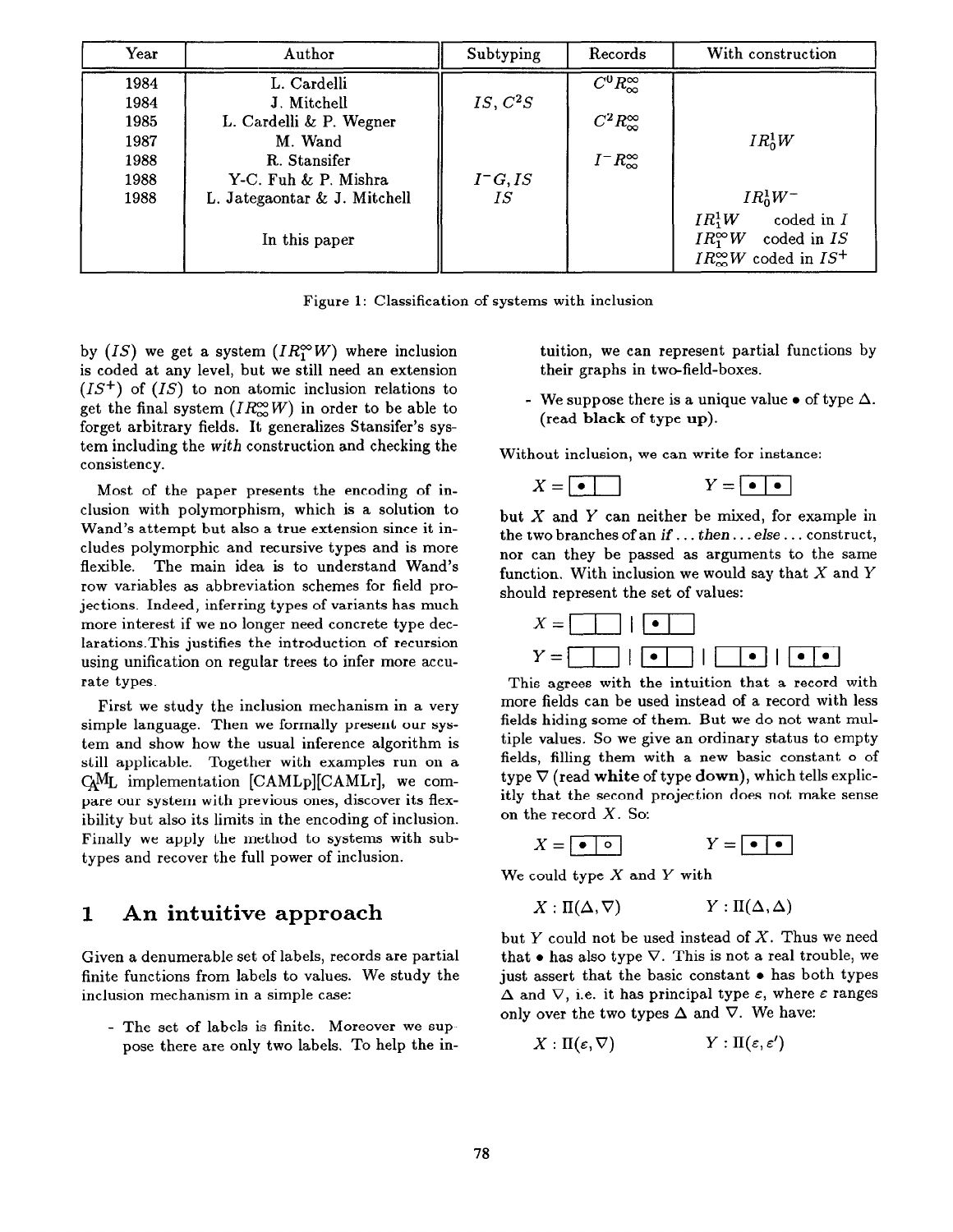To access a component we must guarantee that it makes sense, i.e. that its value is not o, or from the point of view of types that its value has type  $\Delta$ . The projections are:

$$
fst: \Pi(\Delta, \varepsilon) \to \Delta \quad \text{and} \quad \Pi(\varepsilon, \Delta) \to \Delta
$$

We check that fst can be applied to both  $X$  and  $Y$  but snd only to Y. In this view  $\bullet$  and  $\circ$  are the positions of a switch which tells whether the field is filled or empty. In fact it is better to distinguish between the value  $\bullet$  which position the switch of a non empty field and a value  $V$  of type void which fills it. In fact  $V$  is the value returned by projections:

$$
fst: \Pi(\Delta, \varepsilon) \to \text{void} \qquad \text{and} \quad \Pi(\varepsilon', \Delta) \to \text{void}
$$

Variables  $\epsilon$  and  $\epsilon'$  range over  $\Delta$  and  $\nabla$  but not over void, they are of a different kind, say flag, while variables  $\alpha, \beta, \ldots$  are of the kind type and range over void and the arrow and record types. We think of void,  $\Delta$ or  $\nabla$  indifferently as sorts.

When values of fields are no more restricted to be only  $V$ , it is clear that we must put into fields both a switch and a value. We use an undefined value  $\Omega$ which has all types (all sorts of the kind type) to fill previously empty fields. Records usually defined by

$$
X = \boxed{1 \quad \text{if} \quad Y = \boxed{2 \mid V}
$$

now stand for

$$
X = \boxed{\bullet, 1 \mid \circ, \Omega} \qquad \qquad Y = \boxed{\bullet, 2 \mid \bullet, V}
$$

and have types

$$
X:\Pi(\varepsilon.\text{num},\nabla.\alpha) \qquad Y:\Pi(\varepsilon.\text{num},\varepsilon'.\text{void})
$$

where "." is an infix product constructor of types. The first projection has type  $\Pi(\Delta.\alpha, \varepsilon.\beta) \to \alpha$  and can be applied to both  $X$  and  $Y$ .

When labels are more numerous, but still finite, records can still be thought as a huge box with as many fields as the number of labels. In this view labels are just a syntactic way of specifying the significant fields. For instance, if labels are all strings with at most six letters, the notation  ${A = V}$  stands for:

$$
\{A=\bullet,V;B=\circ,\Omega;C=\circ,\Omega;\ldots zzzzz=\circ,\Omega\}
$$

and has type:

$$
\Pi(\varepsilon.\text{void}, \nabla.\beta_1, \nabla.\beta_2, \ldots \nabla.\beta_{642544811}) \qquad (u_1 \Rightarrow (u_2 \Rightarrow \ldots (u_n \Rightarrow v) \ldots))
$$

but a more compact representation with labels, which  $B$  be a set of basic constants of the kind type, C be

reflects the way they are encoded. This encoding even allows to deal with a denumerable set of labels and will be described below.

Variants are labelled sums. The inclusion mechanism for variants can be studied in the restricted language. The switch of a sum field tells if the value must (then it is  $\Delta$ ), may (it is a variable), or must not (it is  $\nabla$ ) be injected into this field. For instance with two fields left and right we have the following types:

$$
in^{left} : void \to \sum(\Delta, \varepsilon)
$$
  

$$
in^{right} : void \to \sum(\varepsilon, \Delta)
$$
  

$$
out^{left} : \sum(\Delta, \nabla) \to void
$$

Variants are to concrete data types what records are to named labelled products. Concrete data types can be defined recursively, and variants encoding them will be recursive. So we extend ordinary types to recursive types. We formally present a language of expressions, a language of types which is kinded and regular, and show how Milner's type inference algorithm still prevails. Only the case of a finite ordered set of labels is studied, but an extension to a denumerable set of labels is suggested.

## 2 A formulation of records

#### 2.1 Language of type expressions

We give a complete formulation of the intuitive approach of the previous section, embedding the simple types of ML into a more structured world of sorts. The language of sorts is kinded in order to control the range of variables, and it is regular so that it allows recursive types.

We define a language  $K$  of kinds as follows: the basic kinds are type, flag and field and the only kind constructor is  $\Rightarrow$  of arity two. The language K is the closure of the set  $\{type, field, flag\}$  by the arrow constructor:

$$
if u \in \mathbf{K} \ and \ v \in \mathbf{K} \ then \ (u \Rightarrow v) \in \mathbf{K}
$$

We write

$$
(u_1\otimes u_2\otimes \ldots u_n\Rightarrow v)
$$

for

$$
(u_1 \Rightarrow (u_2 \Rightarrow \dots (u_n \Rightarrow v) \dots))
$$

Fortunately, the user will never see these structures Let L be a finite set of labels and I be its cardinality,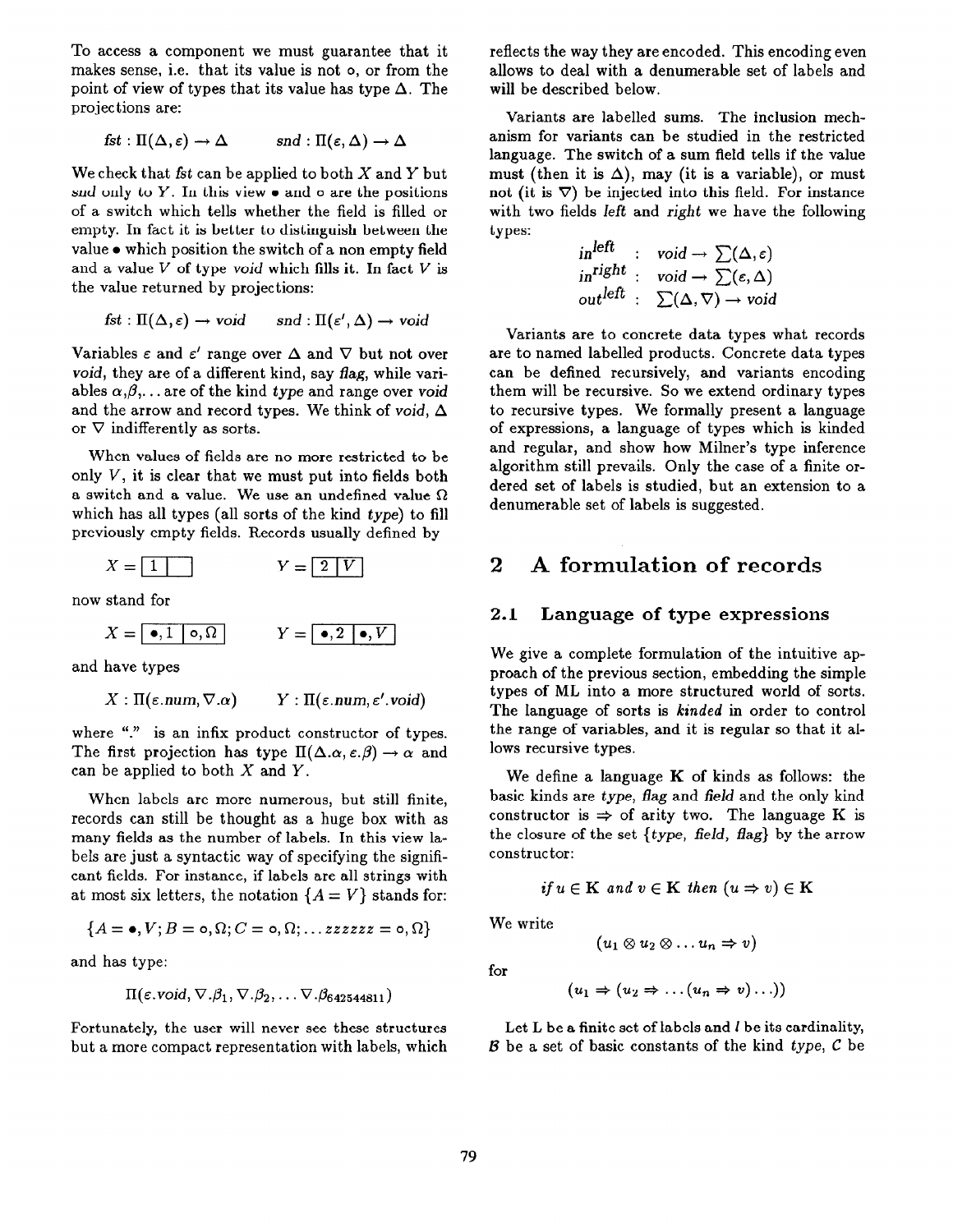$\mathbf{in}^i$  $\alpha \rightarrow \sum (\varphi_1, \ldots, \varphi_{i-1}, \Delta, \alpha, \varphi_{i+1} \ldots \varphi_i)$ :  $\sum (\nabla. \beta_1, \ldots, \nabla. \beta_{i-1}, \Delta. \alpha, \nabla. \beta_{i+1} \ldots \nabla. \beta_i) \rightarrow \alpha$  $out^i$  $\therefore$   $(\alpha \rightarrow \gamma) \rightarrow (\sum (\varphi_1, \ldots \varphi_i) \rightarrow \gamma) \rightarrow \sum (\varphi_1, \ldots, \varphi_{i-1}, \Delta. \alpha, \varphi_{i+1} \ldots \varphi_i) \rightarrow \gamma$  $case<sup>i</sup>$  $\Box$   $\Pi(\nabla.\beta_1,\ldots\nabla.\beta_n)$ null  $\text{extract}^i : \prod (\varphi_1, \ldots, \varphi_{i-1}, \Delta. \alpha, \varphi_{i+1} \ldots \varphi_i) \rightarrow \alpha$ forget<sup>i</sup>  $\vdots \prod (\varphi_1, \ldots \varphi_i) \rightarrow \prod (\varphi_1, \ldots, \varphi_{i-1}, \nabla \cdot \alpha, \varphi_{i+1} \ldots \varphi_i)$  $\colon \prod(\varphi_1,\ldots\varphi_i)\to \alpha \to \prod(\varphi_1,\ldots,\varphi_{i-1},\varepsilon.\alpha,\varphi_{i+1}\ldots\varphi_i)$  $new<sup>i</sup>$ 



the set of constructors  $\{\rightarrow, \Pi, \Sigma, \Delta, \nabla\}$  which have the kinds:

$$
\rightarrow : \text{ type} \otimes \text{ type} \Rightarrow \text{ type}
$$
\n
$$
\Pi : \text{ field} \otimes \text{ field} \otimes \dots \text{ field} \Rightarrow \text{ type}
$$
\n
$$
\sum : \text{ field} \otimes \text{ field} \otimes \dots \text{ field} \Rightarrow \text{ type}
$$
\n
$$
\therefore \text{ flag} \otimes \text{ type} \Rightarrow \text{ field}
$$
\n
$$
\Delta : \text{ flag} \Rightarrow \text{ flag}
$$

The constructors  $\rightarrow$  and . are infixed. We denote by S the union  $C \cup B$  of symbols. Let  $\mathcal{V}^t$ ,  $\mathcal{V}^f$  and  $\mathcal{V}^b$  be three denumerable sets of sort variables of respective kinds type, field and flag. We note  $\mathcal V$  their union. The set  $R$  of sorts is the set of first order kinded regular trees constructed over the set of variables  $V$  and the set of symbols  $S$ . In order to extend expressions to generic expressions, we introduce three other denumerable sets of generic sort variables of the three basic kinds and name them by  $g$  subscripts. The set  $\mathcal{R}_g$  is defined as the set  $\mathcal{R}$ , but replacing the sets of non generic variables by their unions with the associated sets of generic variables. Note that  $V \cap V_g$  is empty but  $R$  is included in  $\mathcal{R}_g$ .

We denote sort variables by letters  $\alpha$ ,  $\beta$ ,  $\gamma$  adding a subscript  $\theta$  for generic sort variables, and sorts by  $\sigma$ ,  $\tau$ adding a subscript if we admit generic sorts. We also use  $\phi$ ,  $\psi$  but only for variables of the kind field, and  $\varepsilon$ ,  $\delta$  for variables of the kind flag. We note  $\langle \sigma_g \rangle$  the set of all sort variables occurring in  $\sigma_q$ . All variables used in toplevel definitions are obviously generic, but we will omit the  $<sub>g</sub>$  subscripts in figures.</sub>

#### 2.2 Results on regular trees

We recall below some results on regular trees. Most of them are proved in [IIuet].

- A graft is a mapping from  $V$  to  $R$  respecting the kinds. In the following we are only interested in finite grafts, i.e. the grafts  $\mu$  such that the set  ${\alpha \mid \alpha \mu \neq \alpha}$  is finite. Then  $\mu$  is representable by the finite set of pairs:  $\{(\alpha, \alpha\mu) \mid \alpha\mu \neq \alpha\}.$
- $\bullet$  Rational trees can be seen as the application of a (finite) graft to a fixed variable  $\epsilon$ , thus they are finitely representable by a variable  $\epsilon$  and a set of pairs  $(\alpha, \sigma)$ .
- $\bullet$  Unification There exists an algorithm  $U$  such that given two regular trees  $\sigma$  and  $\tau$ :
	- $-$  if the two trees are not unifiable then  $U$ fails.
	- $-$  Otherwise U returns a most general unifier  $u$ , i.e. a graft such that if there exists a graft  $\nu$  which unifies  $\sigma$  and  $\tau$  then there exists another graft  $\xi$  such that  $\nu = u\xi$ .

In fact algorithm  $U$  is just the usual algorithm where the occur test has been removed. We note  $\sigma_g \stackrel{u}{\sim} \tau_g$  when the two generic sorts  $\sigma_g$ and  $\tau_g$  are unifiable and u is their most general unifier.

We distinguish several classes of grafts:

- Grafts from V to R are denoted by  $\mu$ ,  $\nu$ ,  $\xi$ ,  $\rho$ .
- Grafts from  $V_g$  to  $\mathcal{R}_g$  have subscript.
- A principal unifier is noted  $u,v, \ldots$

Grafts are extended to automorphisms of  $\mathcal{R}$  or  $\mathcal{R}_g$ . We note  $\sigma\mu$  the application of the graft  $\mu$  to the tree  $\sigma$ , and  $\mu\nu$  for  $\nu \circ \mu$  in such a way that  $\sigma\mu\nu$  means  $(\sigma \mu)\nu$  as well as  $\sigma(\mu\nu)$ .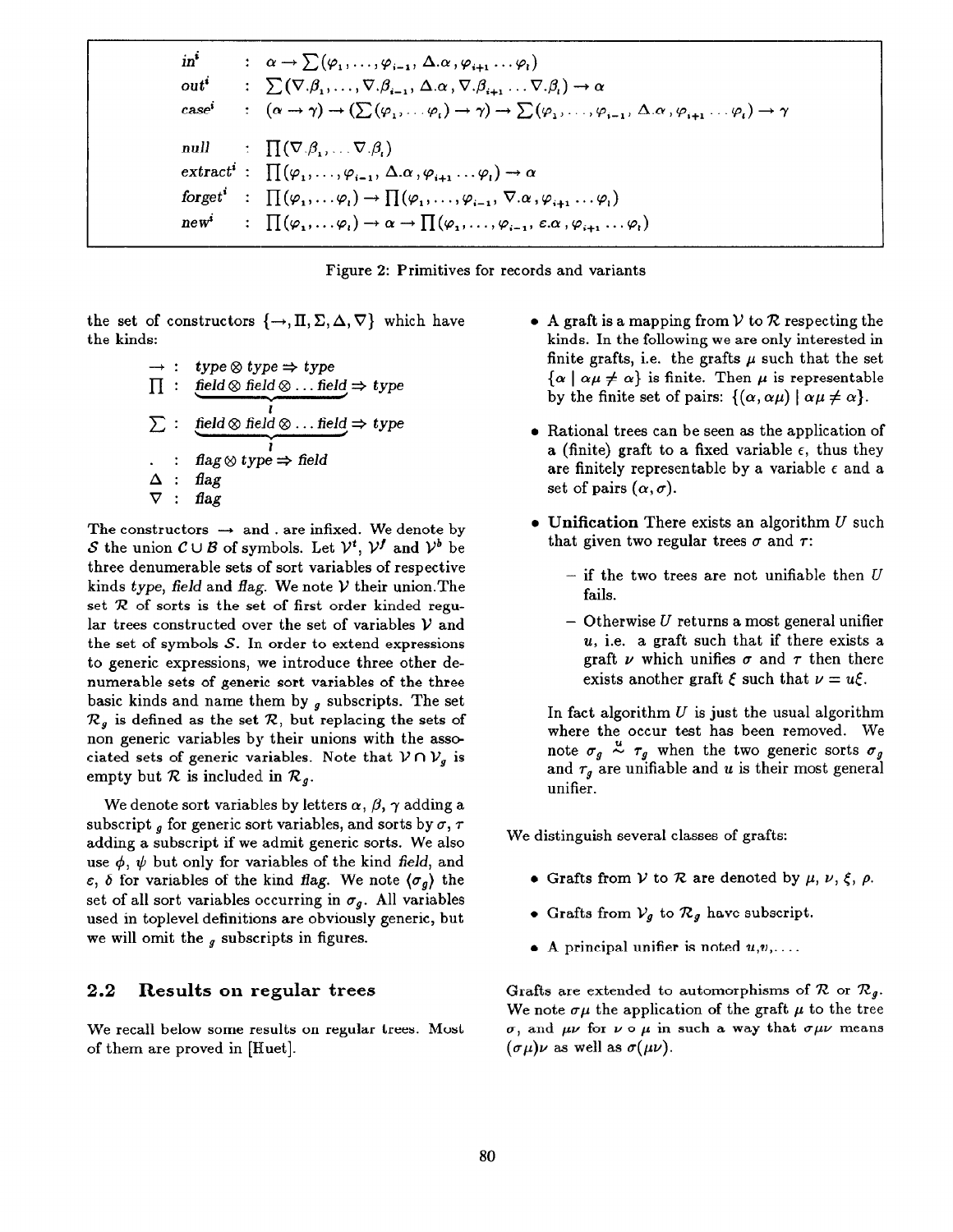$'e_i x = In^i$ let ' $\ell_i$   $y = x$  in  $y = 0$ ut<sup>i</sup>  $x$ <br>function ' $\ell_i$   $y \to f$   $y = f \circ 0$ u function ' $\ell_i$   $y \to f$  y  $\equiv f \circ Out^i$ function ' $\ell_i$   $y \to f$   $y \mid x \to c$   $x \equiv C$ ase<sup>i</sup>  $f$  c  $\{ \}$  $\{r \text{ with } \ell_i = x\}$  $\{\ell_{i_1} = x_1, \ldots \ell_{i_n} = x\}$  $r.\ell_{\bm{i}}$  $\{r \text{ without } \ell_i\}$ null  $\equiv$  new<sup>i</sup> r x  $\equiv \{ \{\ell_{i_1} = x_1 \ldots \ell_{i_{n-1}} = x_{n-1}\} \text{ with } \ell_{i_n} = x_n \}$  $\equiv$  extract<sup>i</sup> r  $\equiv$  forget<sup>i</sup> r

Figure 3: Syntax for records and variants

### 2.3 Syntax of expressions

We use a very simple language defined by the following grammar:

|  |               | constant                          |
|--|---------------|-----------------------------------|
|  | x             | variable                          |
|  | $\lambda x.e$ | abstraction                       |
|  | e e           | application                       |
|  | $\mu x.e$     | recursion                         |
|  |               | let $x = e$ in e local definition |

We have no special construction for products and variants but a finite collection of primitive functions (constants), which are listed in figure 2 with their respective sorts. Combining these primitives we can think of record and variant constructions as macrosyntax facilities, summarized in figure 3. One can change or add basic constructions just by modifying the set of primitives. For instance we could take:

$$
\text{new}^i : \prod_{i} (\varphi_1, \ldots, \varphi_{i-1}, \nabla. \beta, \varphi_{i+1} \ldots \varphi_i) \to \alpha
$$
  

$$
\to \prod_{i} (\varphi_1, \ldots, \varphi_{i-1}, \varepsilon. \alpha, \varphi_{i+1} \ldots \varphi_i)
$$

which would restrict the  $\{r \text{ with } \ell_i = x\}$  construction to be  $W^-$ . The other choice:

$$
\text{new}^i : \prod_{i} (\varphi_1, \ldots \varphi_i) \to \alpha \to \prod (\varphi_1, \ldots, \varphi_{i-1}, \Delta. \alpha, \varphi_{i+1} \ldots \varphi_i)
$$

would restrict the inclusion to semi-inclusion. Remark that non generic accesses of semi-inclusive fields can be compiled more efficiently.

#### 2.4 Inference rules

We say that  $\tau_g$  is a generic instance of  $\sigma_g$  if and only if there exists a graft  $\mu_q$  such that  $\tau_q = \sigma_q \mu_q$ . Inference rules are applied to triples  $(A, e, \tau_g)$  also called judgements and noted  $A \vdash e : \tau_g$  where:

- $\bullet$  A is an environment, i.e. a set of assertions  $x$ :  $\sigma_q$  where the expression x is either a constant or a variable. We note  $A_x$  the set of all assertions in A which do not contain the expression x. We also note  $\langle A \rangle$  the set of sort variables occurring in A.
- $\bullet$  e is an expression
- $\tau_g$  is a generic sort expression

The system  $(\Sigma)$  of inference rules is:

$$
(TAUT) \quad \frac{}{A \vdash x : \sigma_g} \qquad (x : \sigma_g \in A)
$$
\n
$$
(INST) \quad \frac{A \vdash e : \sigma_g}{A \vdash e : \sigma_g \mu_g}
$$
\n
$$
(GEN) \quad \frac{A \vdash e : \sigma_g}{\cdots} \qquad (\alpha \notin \langle A \rangle)
$$

$$
(GEN) \quad \frac{}{A \vdash e : \sigma_g[\alpha_g/\alpha]} \qquad (\alpha \notin \langle A \rangle
$$

$$
(FUN) \quad \frac{A_x \cup \{x : \sigma\} \vdash e : \tau}{A \vdash \lambda x. e : \sigma \rightarrow \tau}
$$

$$
(APP) \quad \frac{A \vdash e : \sigma \to \tau \quad A \vdash e' : \sigma}{A \vdash (e \ e') : \tau}
$$

$$
(LET) \qquad \frac{A \vdash e : \sigma_g \quad A_x \cup \{x : \sigma_g\} \vdash e' : \tau}{A \vdash \text{let } x = e \text{ in } e' : \tau}
$$

$$
(MU) \qquad \frac{A_x \cup \{x : \sigma\} \vdash e : \sigma}{A \vdash \mu x . e : \sigma}
$$

We extend grafts to expressions with identity. Then the grafting  $\mu$  of an assertion  $x : \tau_g$  is the assertion  $x : \tau_g \mu$  and the grafting of a judgement  $A \vdash e : \sigma_g$ is the judgement  $A\mu \vdash e : \sigma_a\mu$ . The inference system is just Milner's system where types have been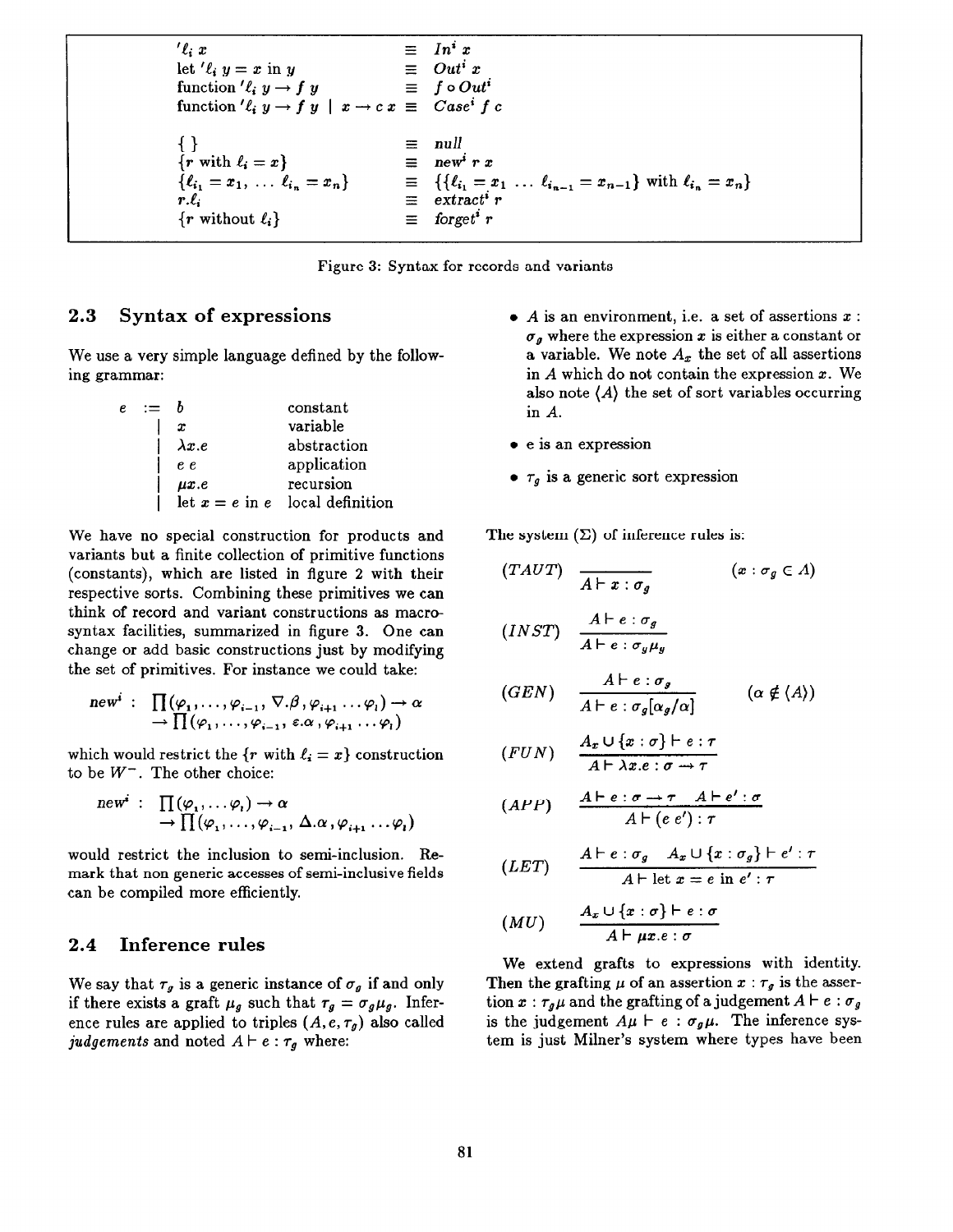$$
(NEW^{W}) \frac{x: \sigma_g \in A}{A \vdash^{W} x: [\sigma_g]}
$$
\n
$$
(FUN^{W}) \frac{(A_x \cup \{x : \alpha\}) \nu \vdash^{W} e: \tau}{A \nu \vdash^{W} \lambda x. e: \alpha \nu \rightarrow \tau}
$$
\n
$$
(APP^{W}) \frac{A \nu \vdash^{W} e: \tau A \nu \nu' \vdash^{W} e': \tau' \tau \nu' \stackrel{u}{\sim} \tau' \rightarrow \alpha}{A \nu \nu' u \vdash^{W} (e e'): \alpha u}
$$
\n
$$
(LET^{W}) \frac{A \nu \vdash^{W} e: \tau (A_x \cup \{x : [A \nu, \tau]\}) \nu' \vdash^{W} e': \tau'}{A \nu \nu' \vdash^{W} \text{let } x = e \text{ in } e': \tau'}
$$
\n
$$
(MU^{W}) \frac{(A_x \cup \{x : \alpha\}) \nu \vdash^{W} e: \tau \alpha \nu \stackrel{u}{\sim} \tau}{A \nu u \vdash^{W} \mu x. e: \tau u}
$$

Figure 4: Rules defining the algorithm W.

replaced by kinded recursive kinds, and substitutions by kinded grafts. We note:

- $[A, \sigma_q]$  the generalization of  $\sigma_q$  in the context A, i.e. the grafting of all non generic variables of  $\sigma_g$  which do not appear in the context A by new generic variables.
- $\bullet$  [ $\sigma_g$ ] the instantiation of  $\sigma_g$ , i.e. the grafting of all generic variables of  $\sigma_g$  by new non generic variables.

Both instantiation and generalization are defined modulo a renaming of variables. We mean by new variables some which occur neither in the context A nor in the sort  $\sigma_g$ . In fact we should note  $\lfloor A, \sigma_g \rfloor$ rather than  $|\sigma_{q}|$  since the instantiation also depends on the context  $A$ , but in a less important way than the generalization. If an instantiation or a generalization occurs more than once in the same phrase it will denote the same tree in all occurences.

**Lemma 1 (SUB)** The system  $\Sigma$  is stable under non-generic grafls:

$$
A \vdash e : \sigma \Longrightarrow A\mu \vdash e : \sigma\mu
$$

We define an algorithm  $W$  which for any environment  $A$  and expression  $e$  either fails or returns a pair  $(\nu, \tau)$ . We note  $A\nu \vdash^{w} e : \tau$  instead of  $(\nu, \tau) = W(A, e)$ . See figure 4.

**Theorem 1 (Soundness of W)** If  $A\mu\mu^{\mu}e:\sigma$ then  $A\mu \vdash e : \sigma$ .

Theorem 2 (Completeness of W) For any judgement A and any expression e, if there exist a graft  $\mu$  and a generic sort  $\sigma_g$  such that  $A\mu \vdash e : \sigma_g$ 

- there exist  $\nu$  and  $\tau$  such that  $A\nu \vdash^{\mathcal{W}} e : \tau$
- there exists  $\xi$  such that  $A\mu = A\nu\xi$  and  $[\sigma_g] =$  $\tau$ .

Theorem 3 (Principal sort schemes) For any environment A and expression e, either e is untypable under some graft of A and  $W(A, e)$  fails or  $W(A, e)$ succeeds with  $(\mu, \tau)$  and  $[A\mu, \tau]$  is a principal sort scheme of e under Aµ.

Proofs just consist in checking that the introduction of several kinds and the replacement of terms by trees do not alter the proofs with Milner's system. These use only the unification theorem and the substitution lemma. If we just replace "term" by "kinded regular tree" and "substitution" by "kinded graft", the lemma and the unification theorem are still valid, and so is Milner's proof,

Obviously, the proofs neither depend on the present kinds of sort constructors excepted the arrow one, nor of the sorts of the primitive values of the language of expressions. We can freely change the semantics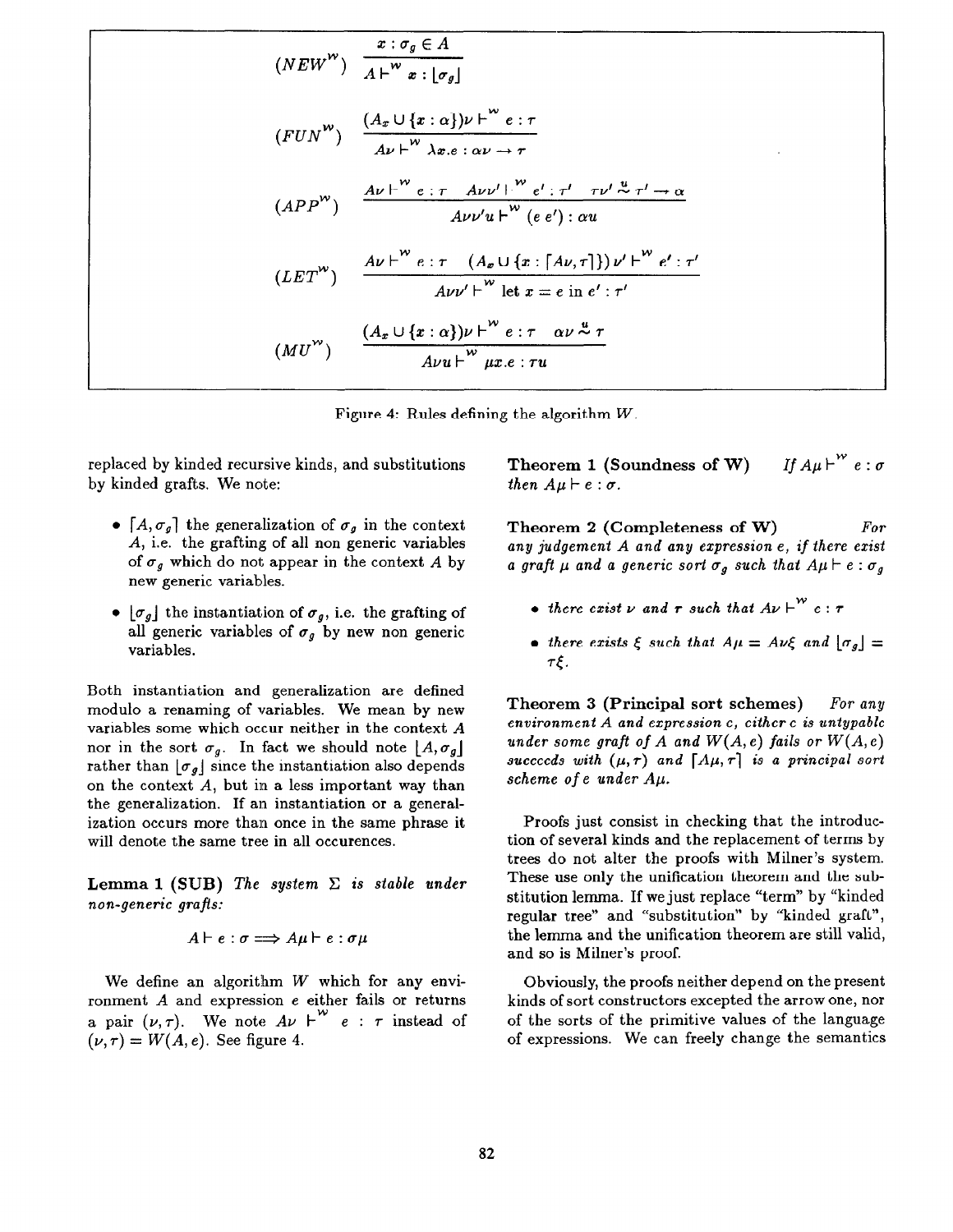of basic constructions or add new ones (the set of primitives we gave do not use all the possibilities of the sorts) by changing simultaneously the semantics and the sorts of their primitives in a consistent way. One can also keep kinded but non recursive sorts, or add some restriction on the construction of recursive sorts, provided that this invalids neither the substitution lemma nor the unification theorem.

# 3 Examples

We implemented a typechecking algorithm for our type system in  $Q_{\text{ML}}$ . The toplevel loop does not evaluate expressions but returns either an exception or a list of identifiers with their types. The identifier it is used when an expression is unnamed. The syntax of expressions includes the constructions for variants and records, and allows pattern matching in the usual way. A typable toplevel expression is always typed with a sort of kind type which is represented by a finite tree and a set of equations between variables and finite trees. The syntax of flags is + for  $\Delta$ , - for  $\nabla$  and names of flag variables are only printed when they occurs more than once in the same phrase, so "." stands for an arbitrary flag variable. Most of the fields have the same scheme (each instanciated with distinct variables), and are gathered.

- the closed scheme  $\nabla \cdot \alpha$  is the default one and is not represented.
- the open scheme  $\varepsilon.\alpha$  is represented by a row variable or by " $\dots$ " if it occurs only once in a phrase. Otherwise two occurrences of the same scheme will assign the same flags and types to the same projections.

Schemes are just abbreviations for the regular field projections. Syntactically they correspond to the row expressions used by Wand [Wand87] but also by R. Stansifer [Sta88] and L. Jategaontar and J. Mitchell [JM88].

Record objects have always closed types:

```
#let r = \{a = true; b = 1\};r : (a: .bool, b: .nun)
```
they can be extended with other fields very freely.

```
#{r with b=();c=3};;
it : {a: .bool, b: .void, c: .num)
```
This allows the field being already present, even with an incompatible type. The significant fields have polymorphic flags and thus can be forgotten. The infix operator  $\tilde{\phantom{a}}$ , defined by:

```
let x^ y = if true then x else y;;
\tilde{a} : 'a -> 'a -> 'a
```
is used to shorten examples.

# $r$  (b=1};; it :  ${a: -.}$ bool,  $b: .$  $num}$ 

Notice that the typechecker keeps trace of the types that have been put into fields. This avoids the strange property of Amber [Car86] which assigns a type to:

```
({a=true} (a=true; b=1) (a=true; b=()
```
but fails with:

 ${a = true}$  ( ${a = true}$ ;  $b = 1}$  ( ${a = true}$ ;  $b = ()$ )

which is rather surprising. It also seems to prevent us from mixing labels which should have nothing in common, but this is rather a restriction of inclusion. We shall come back to it later. The without construction forgets a field explicitly in which case it is regenerated, i.e. its type becomes a fresh variable.

#{r without b); ; it : {a: .bool, b: -.?a)

First, the field  $\varphi$  of the b projection is withdrawn from the scheme if it was not there yet, then the scheme is used to create the type of the new record, so that further constraints on it will not affect  $\varphi$ :

```
#fun r r' ->
# {r without option} \tilde{r} {r' without option};;
it : 
 {option: \cdot'a, p...} ->
 {option: \cdot'b, p...} -> {option: -\cdot'c, p...}
```
Fields are recalled either by pattern matching or by one of the projections:

#fun  $r \rightarrow r.a$ ;; it : {a: +.'a , ...} -> 'a

Another restriction is due to non genericity of  $\lambda$ bound values. We fail with:

#fun  $x \rightarrow if x.a then x else {b=1};;$ Typing failed

although we succeed with:

#let  $x = \{a = true; b = 2\}$ #in if  $x.a$  then  $x$  else  $\{b=1\};$ ;  $it : \{a: -set, b.001, b: .num\}$ 

This restriction is inherent to ML polymorphism which stops at the lambda boundaries. The same situation arises in: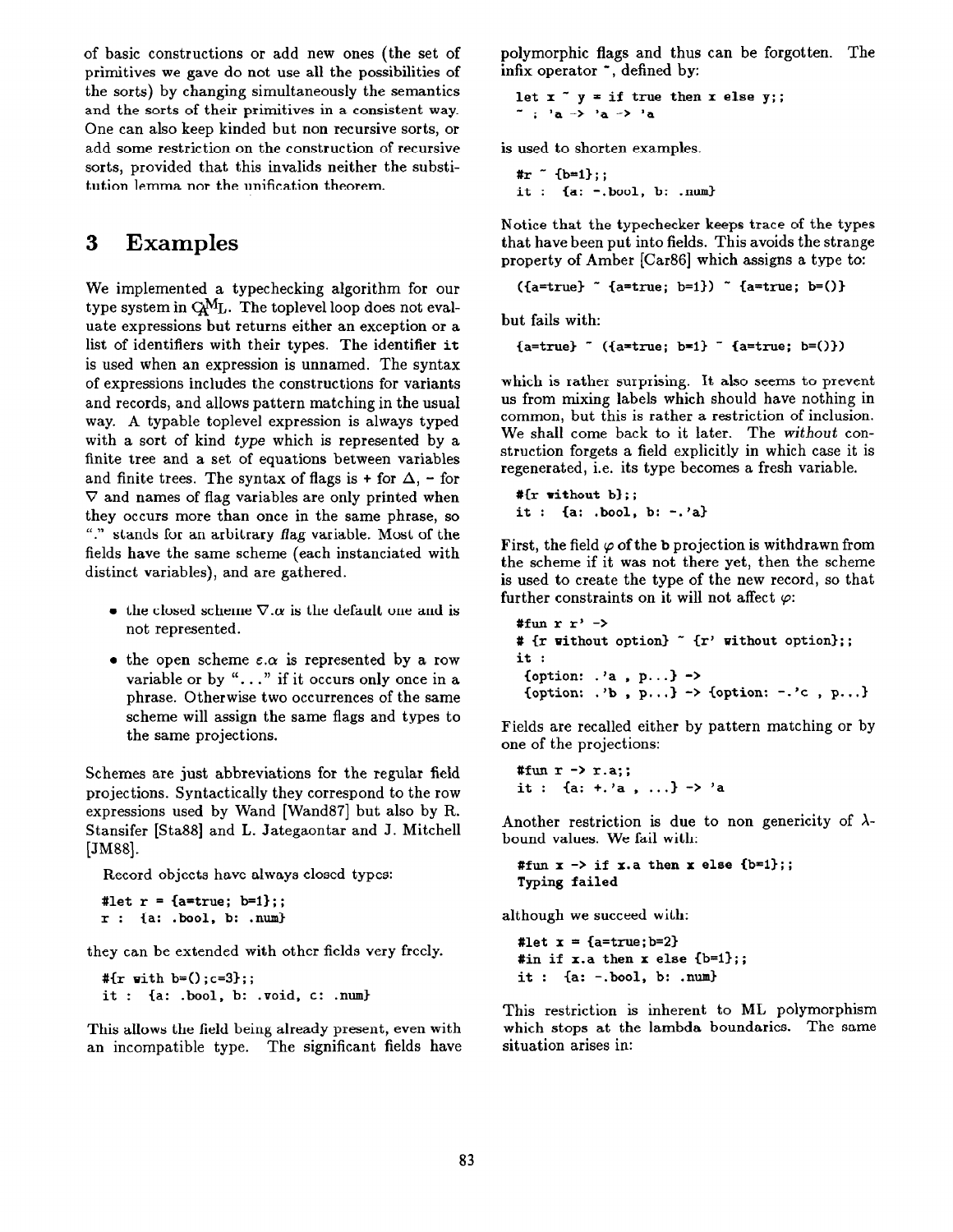#fun f -> if f 1 then f 1 else  $f()$ ;;

which is not typable though:

#let  $f = true$  in if f 1 then f 1 else  $f()$ ;;

is, indeed. The above counter-example could be solved by rewriting the lambda expression into a let expression, but this is not the general case.

Variant objects have naturally open types (they can be constrained to be closed). They are created with constructors which are quoted labels.

#let  $s = 'A 1$ :  $s: [A: +.num | ...]$ 

Sums are destructured only by pattern matching:

```
#function 'A x \rightarrow x | 'B() \rightarrow true;;
it : [A: .bool | B: .void] -> bool
```
A "catch all" indicated by "\_" matches all variants.

#let trap\_all = function 'B x -> x | \_ -> 0;; trap\_all :  $[B: .num | ...]$  -> num

Recursive functions usually have recursive variant types:

```
#let rec map foo = function
# 'Nil()
             \rightarrow 'Nil()
\sharp \vert 'Cons 1 ->
\mathbf{r}'Cons {hd= foo l.hd; tl= map foo l.tl};;
map:('a \rightarrow 'b) \rightarrow 'c \rightarrow 'dwith
  d =[Cons: +.{hd: .'b, tl: .'d} | Nil: +.void |
      \ldots2c =[Cons: .{hd: +.'a, tl: +.'c, ...} |
     Nil: .void]
```
Types are powerful enough to tell that a list must be non empty. The function:

#let hd  $('Cons r) = r.hd;$ ; hd : [Cons: .{hd: +.'a, ...}] -> 'a

cannot be applied to the null list, but the function Hd defined by:

```
#let check\_cons = function\# 'Cons 1 -> 'Cons 1
#| 'Nil () -> failwith "check_cons";;
check_cons :
 [Cons: \cdot a | Nil: \cdot void] -> [Cons: +.'a | ...]
#let Hd = hd o check_cons;;
Hd:
```
will accept a null list and raise an exception. Dynamic typechecking during pattern matching can be dissociated from the active part of the function. Longer examples are given in the appendix.

We previously mentioned the possibility of changing the semantics of the basic constructions, or adding new ones. In previous examples the flag of a field could never depend on the flag of another field. The reason is that all primitives already have this property. But there are interesting constructions where this is no longer true, for instance a primitive which exchanges two fields of a record.

#fun  $r \rightarrow \{r$  where gnu and gnat permuted};;  $it:$ {gnu: u.'a, gnat:  $v.$ 'b, ...p} -> {gnu:  $v.$ 'b, gnat: u.'a, ...p};;

This operation cannot be typed in systems which encode inclusion of records with a global inclusion relation. With variants, similar constructions have also great interest. The function

```
#function 'True() \rightarrow 'False()
\mathbf{r}| 'False() -> 'True();;
it :
 [False: void | True: void] \rightarrow[False: +: void | True: +: void | ...]
```
could be written as

#transposition 'True() -> 'False()  $\sharp$  $\mid$  'False() -> 'True();;  $it:$ [False:  $u.\texttt{void}$  | True:  $v.\texttt{void}$  -> [False: v.void | True: u.void | ...]

and so better typed. We let the reader build his own examples.

#### Recovering the full power of 4 inclusion

The system proposed is limited to a finite set of labels. This is sufficient from a pragmatic point of view since in any real language, only a finite number of operations will ever be computed. It is always possible to reason a *posteriori* in a large enough set to assert that what has been done is correct. From a theoretical point of view an infinite set of labels is obviously better and avoids the above meta-reasoning. Note that in ML with concrete type constructors, a type declaration is usually but not essentially a meta operation.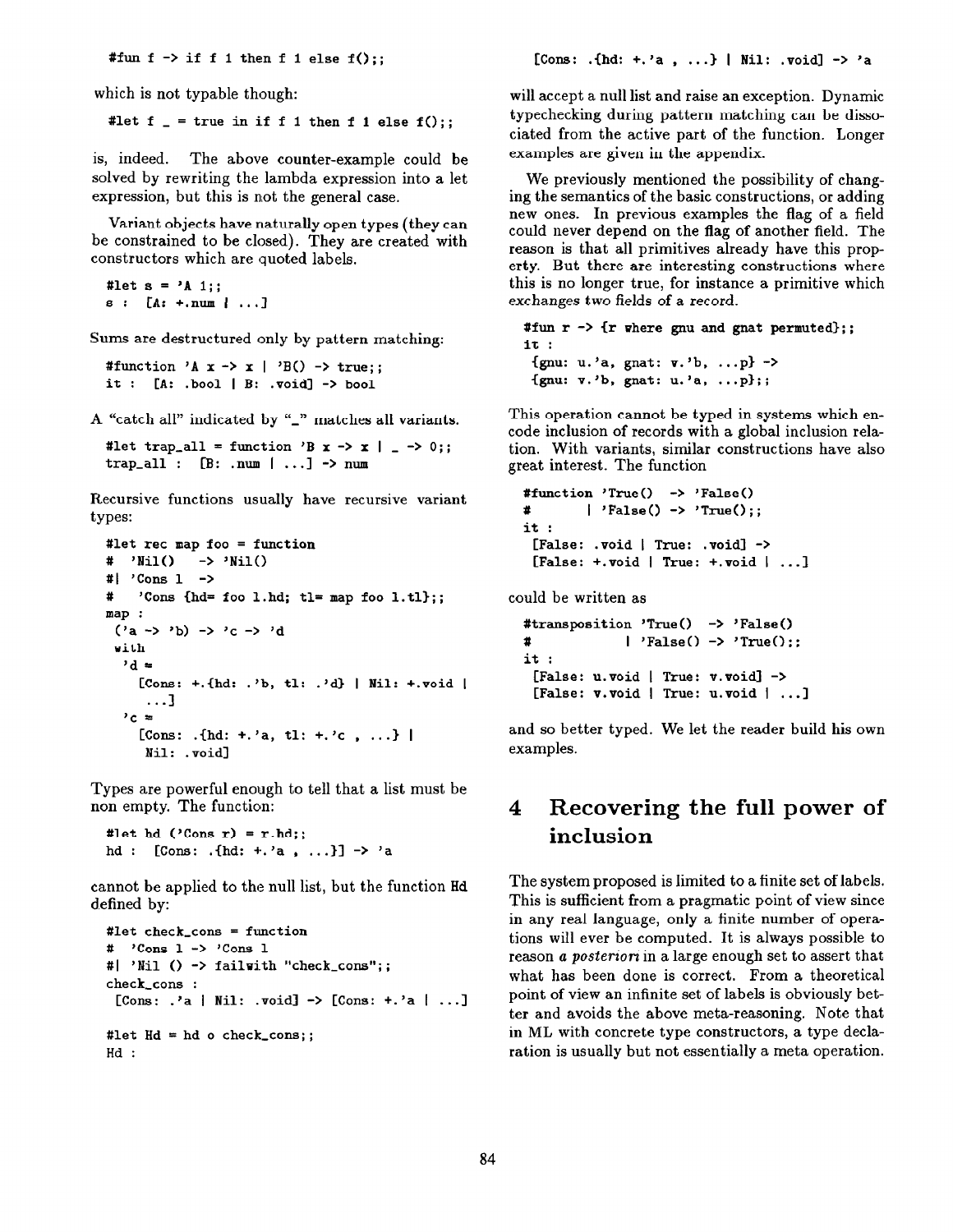|         | null : $\prod (\nabla \cdot \beta_1, \ldots \nabla \cdot \beta_i)$                                                                                                      |
|---------|-------------------------------------------------------------------------------------------------------------------------------------------------------------------------|
|         | $\mathsf{extract}^i : \prod(\varphi_1, \ldots, \varphi_{i-1}, \Delta.\alpha, \varphi_{i+1} \ldots \varphi_i) \rightarrow \alpha$                                        |
|         | forget <sup><i>i</i></sup> : $\prod (\varphi_1, \ldots \varphi_i) \rightarrow \prod (\varphi_1, \ldots, \varphi_{i-1}, \nabla \alpha, \varphi_{i+1} \ldots \varphi_i)$  |
| $new^*$ | $\Gamma : \prod (\varphi_1, \ldots \varphi_i) \rightarrow \alpha \rightarrow \prod (\varphi_1, \ldots, \varphi_{i-1}, \bigcirc \alpha, \varphi_{i+1} \ldots \varphi_i)$ |

Figure 5: Primitives with structural subtyping

|                  | null : $\Pi(\nabla, \ldots \nabla)$                                                                                                                                    |
|------------------|------------------------------------------------------------------------------------------------------------------------------------------------------------------------|
|                  | $\mathsf{extract}^i : \prod(\varphi_1, \ldots, \varphi_{i-1}, \Delta \alpha, \varphi_{i+1} \ldots \varphi_i) \rightarrow \alpha$                                       |
|                  | forget : $\prod (\varphi_1, \ldots \varphi_i) \rightarrow \prod (\varphi_1, \ldots, \varphi_{i-1}, \nabla, \varphi_{i+1} \ldots \varphi_i)$                            |
| new <sup>2</sup> | $\Box$ $\prod (\varphi_1, \ldots \varphi_i) \rightarrow \alpha \rightarrow \prod (\varphi_1, \ldots, \varphi_{i-1}, \triangle \alpha, \varphi_{i+1} \ldots \varphi_i)$ |
|                  |                                                                                                                                                                        |

Figure 6: Primitives with stronger subtyping

Kinded regular trees could be extended to finitely generated kinded regular trees. We could prove a unification theorem for them similar to the one for regular trees and the substitution lemma would not be altered, so the results would still hold. Moreover, this proof would justify the schemes we used in the implementation to abbreviate the non significant fields into a compact representation.

The generality of our system is preserved for labelling. But there are two limits in the encoding of inclusion.

- $\bullet$  ML polymorphism is too restrictive to code the full power of inclusion.
- Polymorphism can only code structural inclusion.

However the approach followed here has interesting points:

- <sup>l</sup>From both a theoretical and practical point of view, it is very simple.
- It is also modular because the mechanism of inclusion on records is not an ad hoc assertion but is built in.
- It allows interesting constructions which are not typable in a system where inclusion on records is defined globally, because there is no way to specify any relation between fields.

So we try to recover the full power of inclusion keeping these properties.

## 4.1 Records with structural subtyping

The first limitation can be re-examined in the simple language used in the intuitive approach. The important idea was to code the records:

| - - - |  | -- | . . | . . |
|-------|--|----|-----|-----|
|       |  |    |     |     |

as the total functions:

We first proposed to type  $X$  and  $Y$  with:

$$
X:\Pi(\Delta,\nabla) \hspace{1.5cm} Y:\Pi(\Delta,\Delta)
$$

but  $X$  could not be used instead of  $Y$ .

Then we explained how to encode inclusion with polymorphism. If the simple language has inclusion between atomic types, we introduce a new basic flag  $\Diamond$  (read up and down) as a subflag of both  $\Delta$  and  $\nabla$ . Then everything works as before. More precisely in a language  $(IS)$  primitive functions would have the sorts given in figure 5. In fact identifying  $\Delta$ and  $\Diamond$  leads to a very similar though weaker system. It still codes  $(IR_1^{\infty}W)$  inclusion but cannot encode semi-inclusion any longer.

### 4.2 Records with stronger subtyping

We cannot yet forget the types of fields, but only their flags. When we introduce multiple values we decided to put into fields both switches and values. Another solution consists in putting values only in fields which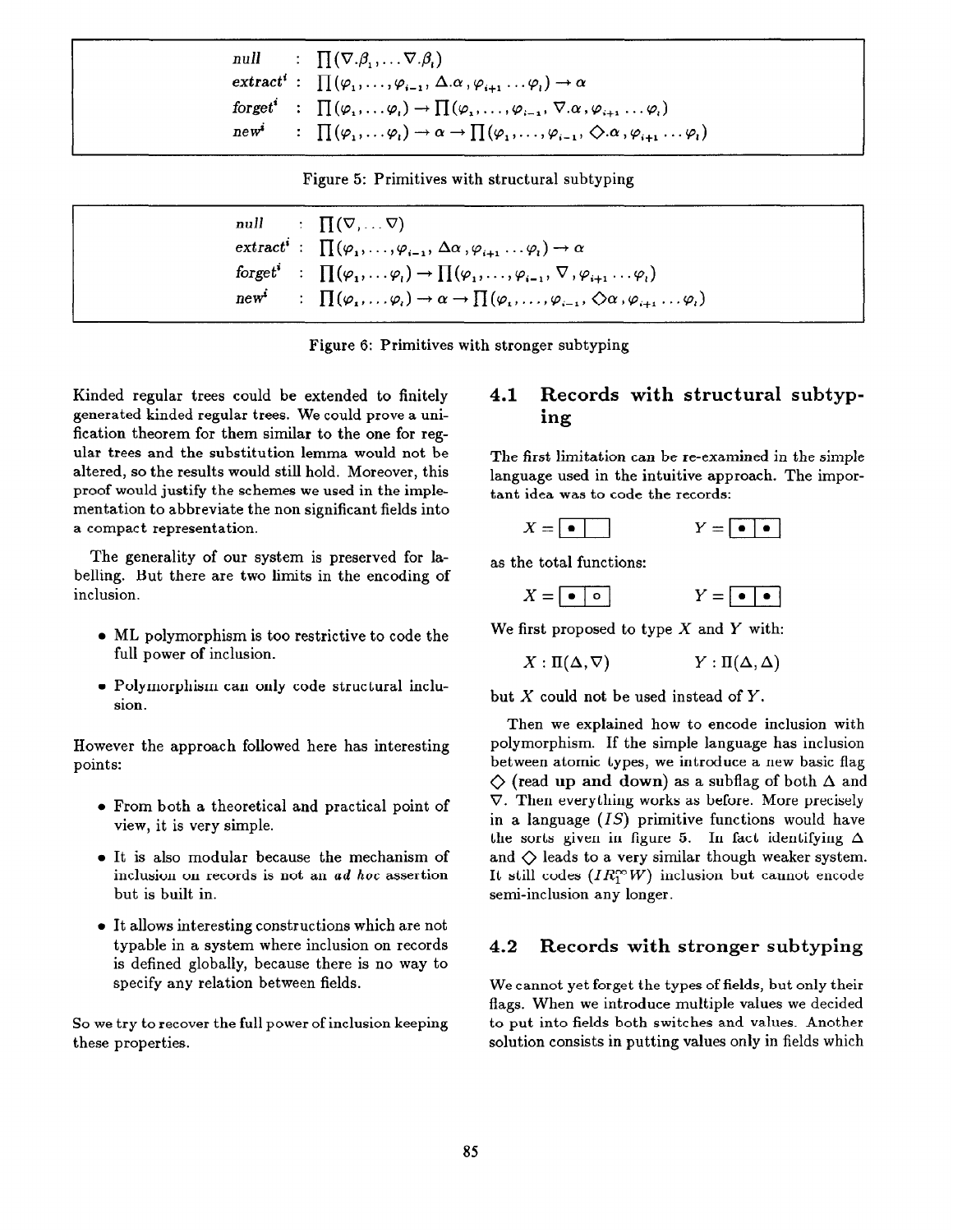have an open switch. From this point of view the kind of fields is no longer a pair of a flag and a type, but either  $\Delta\alpha$  or  $\nabla$ . Obviously we add a third case  $\Diamond\alpha$ which is a subfield of both previous ones, we have:

$$
\diamondsuit \alpha \subseteq \Delta \alpha \qquad \diamondsuit \alpha \subseteq \nabla
$$

We code the records:

 $X=\sqrt{1}$ 

$$
Y = \begin{array}{|c|c|} \hline 2 & V \\ \hline \end{array}
$$

as the total functions:

$$
X = \begin{array}{|c|c|c|c|c|} \hline \bullet & 1 & \circ \\ \hline \bullet & \bullet & \end{array} \qquad Y = \begin{array}{|c|c|c|c|} \hline \bullet & 2 & \bullet & V \\ \hline \bullet & 2 & \bullet & V \\ \hline \end{array}
$$

which have types:

$$
X: \Pi(\bigdiamondsuit num, \nabla) \qquad Y: \Pi(\bigdiamondsuit num, \diamondsuit \text{void})
$$

More precisely, primitive functions would have the sorts of figure 6.

We shall identify  $\Delta$  and  $\Diamond$ . The inclusion is no longer atomic and thus cannot be treated by structural subtyping. However it is a subcase of general inclusion studied by Y-C. Fuh and P. Mishra. Inference of a set of constraints can be solved as in [FM88]. Checking the consistency can be done using the matching of [FM881 and looking for a solution with lower fields. But we shall have to find efficient algorithms to simplify the set of constraints.

The difficulty is shown by the example:

#fun  $x \rightarrow \{a=x; b=x\}$  "  $\{a=1; b=(0)\};$ 

The type of this function is:

$$
\alpha \to \Pi(\varphi, \psi) \text{ with } \begin{cases} \Delta \text{ num } \subseteq \varphi \\ \Delta \alpha & \subseteq \varphi \\ \Delta \text{ void } \subseteq \psi \\ \Delta \alpha & \subseteq \psi \end{cases}
$$

The set of constraints is not simplifiable, since both variables  $\varphi$  and  $\psi$  can be "up". Remark that this checking could be expensive in time. Moreover, only one field can be "up" at a time, but this piece of information cannot be coded with containment. Thus type containment may not be a good way to express the power of the language  $(IS^+)$ . A good candidate might be a restriction of Coppo's system [Coppo], but this needs investigating.

# Conclusion

We presented a new solution to typecheck records and variants, which seems to have interesting properties:

 $\mathcal{A}$ 

it captures the essential notions of inclusion, but in a natural extension of ML polymorphism, and infers more precise and recursive types which makes concrete type declarations optional. Most of these ingredients are very modular, and thus the language designer may choose his own version.

We also checked that the algorithm allows the typing of huge expressions in reasonable time and is even very competitive with the current algorithm used in  $\rm Ca^{M}L$ . Type expressions are much more complex, but much of the information is not essential to the user. It seems reasonable to show him only partial types, unless he explicitly asks for complete information.

We limited this discussion to a very simple version of polymorphism where ML type inference algorithm is still applicable. The advantage is both a theoretical and practical simplicity, but one of the drawbacks is a limitation of inclusion. The method proposed is more general, and can be applied to systems with subtypes where the power of inclusion is increased.

## References

- [CAMLr] Pierre Weis. "The CAML Reference Manual". INRIA 1987.
- $[CAMLp]$ Guy Cousineau and Gerard Huet. "The CAML Primer". INRIA 1987.
- $[Car84]$ Luca Cardelli. "A Semantics of Multiple Inheritance". In Information and Computation 1988. In Semantics of Data Types, Lecture Notes in Computer Science n. 173, Springer Verlag, 1983.
- $[Car86]$ Luca Cardelli. "Amber". In Combinators and Functional Programming Languages, Proceedings of the 13th Summer School of the LITP, Le Val D'Ajol, Vosges, France, May 1985, Lecture Notes in Computer Science n. 242, Spinger Verlag, 1986.
- [Car88] Luca Cardelli. "Structural Subtyping and the notion of Power Type". In Proceedings of the Fifteenth Annual Symposium on Principles Of Programming Languages, 1988.
- [Coppo] Mario Coppo. "An Extended Polymorphic Type System for Applicative Languages". In Proceedings of MFCS '80,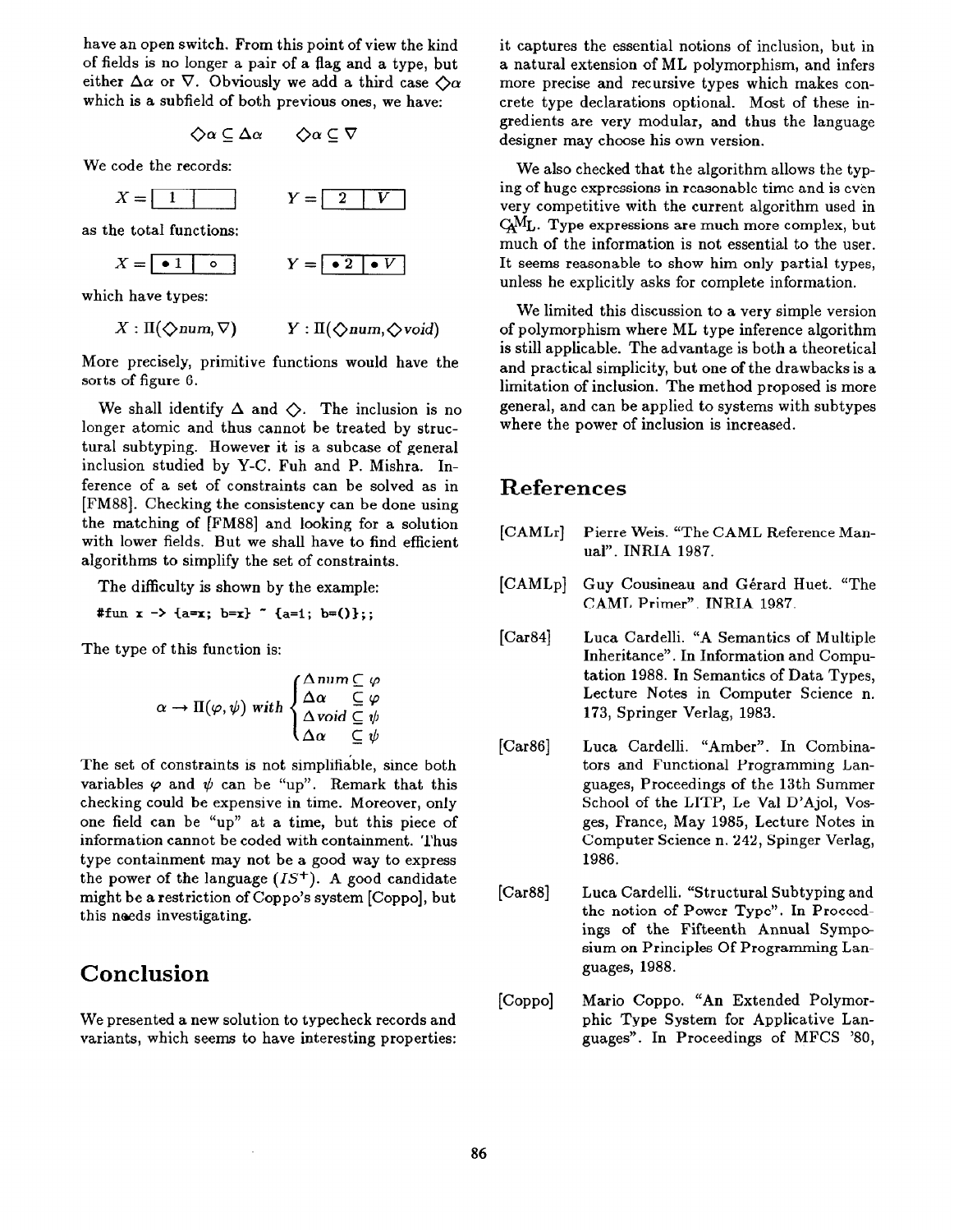Lectures Notes in Computer Science n. 88, Springer Verlag, pages 194204.

- [CW85] Luca Cardelli and Peter Wegner. "On understanding types, data abstraction, and polymorphism". Computing Surveys, vol. 17(4). 1985.
- [FM88] Y-C. Fuh and P. Mishra. "Type inference with subtypes". In Proceedings of ESOP '88, Lecture Notes in Computer Science n. 300, Springer Verlag, pages 94- 114, 1988.
- [Huet] Gérard Huet. "Résolution d'équations dans les langages d'ordre  $1, 2, ..., \omega$ ". Thèse de doctorat d'état, Université Paris 7, 1976.
- [JM88] Lalita A. Jategaonkar and John C. Mitchell. "ML with Extended Pattern Matching and Subtypes". In Proceedings of the 1988 Conference on LISP and Functional Programming.
- [KTU88] A.J. Kfoury, J. Tiuryn and P. Urzyczyn. "On The Computational Power of Universally Polymorphic Recursion". In Proceedings of the Third Symposium on Logic In Computer Science, 1988.
- [Mit84] John C. Mitchell. "Coercion and Type Inference". In Proceedings of the Eleventh Annual Symposium on Principles Of Programming Languages, 1984.
- [Mit<sub>88</sub>] John C. Mitchell. "Polymorphic Type Inference". In Information and Computation, 1988.
- [Sta88] Ryan Stansifer. "Type inference with Subtypes". In Proceedings of the Fifteenth Annual Symposium on Principles of Programming Languages, San Diego, California, 1988.
- [Wand87] Mitchell Wand. "Complete type inference for simple objects". In Proceedings of the Second Symposium on Logic In Computer Science, 1987.
- [Wand88] Mitchell Wand. "Corrigendum: Complete type inference for simple objects". In Proceedings of the Third Symposium on Logic In Computer Science, 1988.